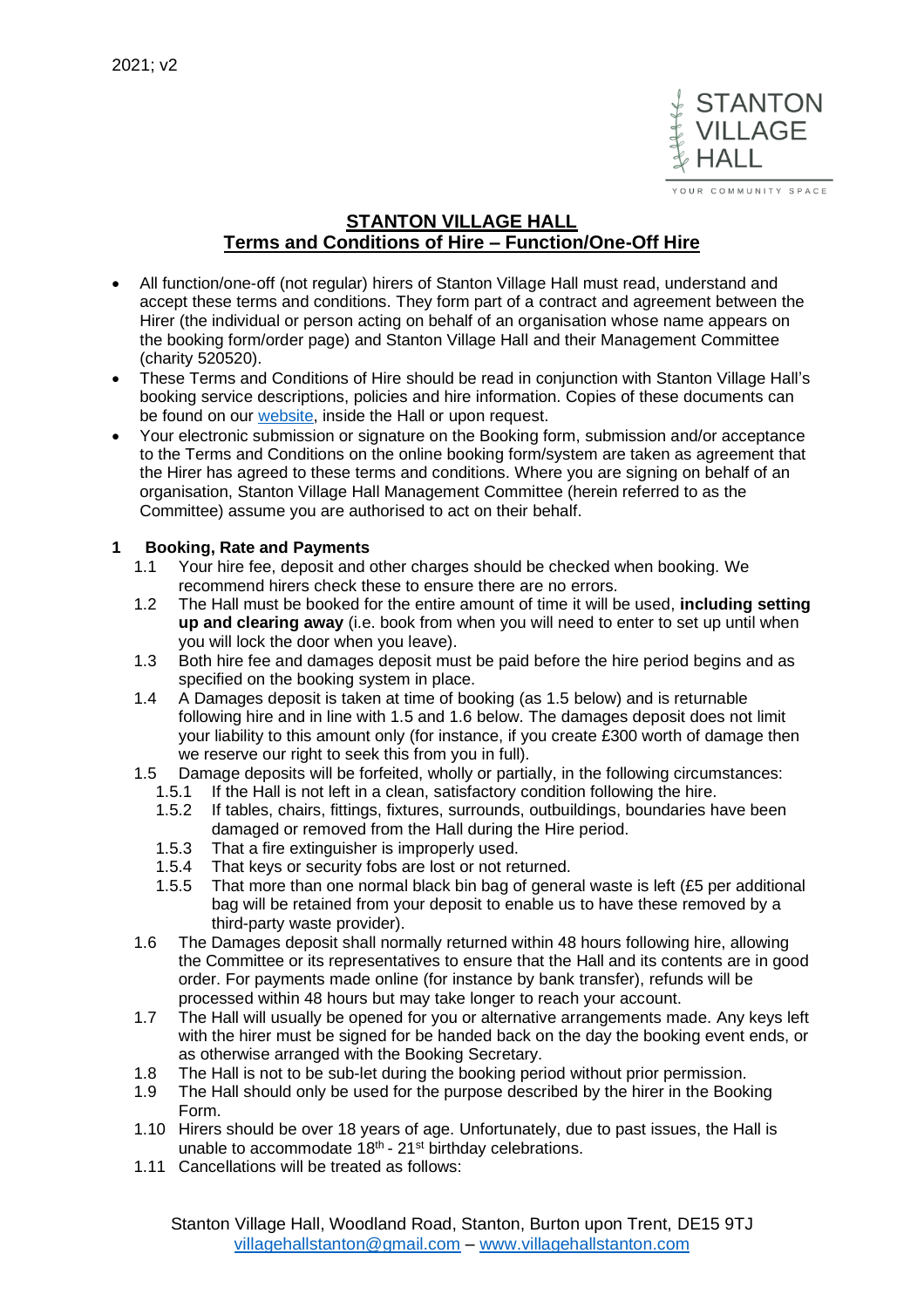- Cancellations more than 30 days in advance: Full refund of hire fee and damages deposit less a £5 service charge. Or you can reschedule to another date at no cost.
- Cancellations 15-30 days in advance: 75% hire fee and full damages deposit returned.
- Cancellations 2-14 days in advance: 50% hire fee and full damages deposit returned.
- Cancellations less than 2 days in advance: 0% hire fee returned but full damages deposit returned.

#### **2 Facilities**

- 2.1 Hire includes the Hall and grounds, tables and chairs, and kitchen (hot water boiler, kettle, oven).
- 2.2 The stage is also available at an extra cost or as detailed in your booking service. Children are not allowed on the stage unless supervised as equipment is stored behind the stage curtains could cause injury.
- 2.3 The Hall closes at 11.30pm after which time the power is automatically cut to sockets.
- 2.4 Music should stop by 10.30pm.
- 2.5 No person or animal should be left in the Hall overnight if an overnight period has been purchased.
- 2.6 Prior permission should be sought if you or your guests expect to leave cars at the Hall overnight as this might impact on others.
- 2.7 Stanton Village Hall do hold agreements with some vehicle owners for use of the car park. However, any parking allocated to other parties is deducted from the car park spaces advertised on our website. In other words, if we have 22 spaces but 2 are allocated to others we will advertise 20 spaces.
- 2.8 Camping or caravanning in the car park is not allowed.
- 2.9 The charging of electric cars using our power is strictly not allowed at this time due to cost and safety concerns (for instance trip hazards). We are exploring established EV charging points in the future.

## **3 Responsibilities of the hirer**

- 3.1 The Hirer must be present during the period of Hire.
- 3.2 The Hirer is responsible for the supervision and care of the building, grounds and contents, as well as the behaviour and safety of all persons (your guests) using the premises during the hire period.
- 3.3 All waste beyond one normal-sized black bin bag is to be taken away by the hirer (see deposit penalty in 1.5).
- 3.4 We do not hold a music license and it is your responsibility to ensure entertainment is licensed appropriately.
- 3.5 The Hirer is responsible for the safe keeping of the keys until they are returned to the Booking Secretary (or their deputy).
- 3.6 In addition to any points noted in other sections, the Hirer is responsible for ensuring:
	- 3.6.1 That maximum numbers are not exceeded. The Hall accommodates 200, or 150 seated. For comfort you may look to limit this to more than 90 persons.
	- 3.6.2 That the Hall, toilets, reception area and grounds are left in a clean and tidy state ready for the next hirer.
		- This includes ensuring toilets, sinks, tables and chairs are clean.
		- Tables and chairs should be returned to where they were found.
		- Lights, water boilers and taps should be turned off.
		- No tape or tack to be placed on external doors or walls as our paint is prone to peeling off.
	- 3.6.3 That all doors and windows are closed and secure upon leaving the building and that the alarm is set.
	- 3.6.4 That you and your party are as quiet as possible to respect neighbours when leaving the Hall, especially if late at night.